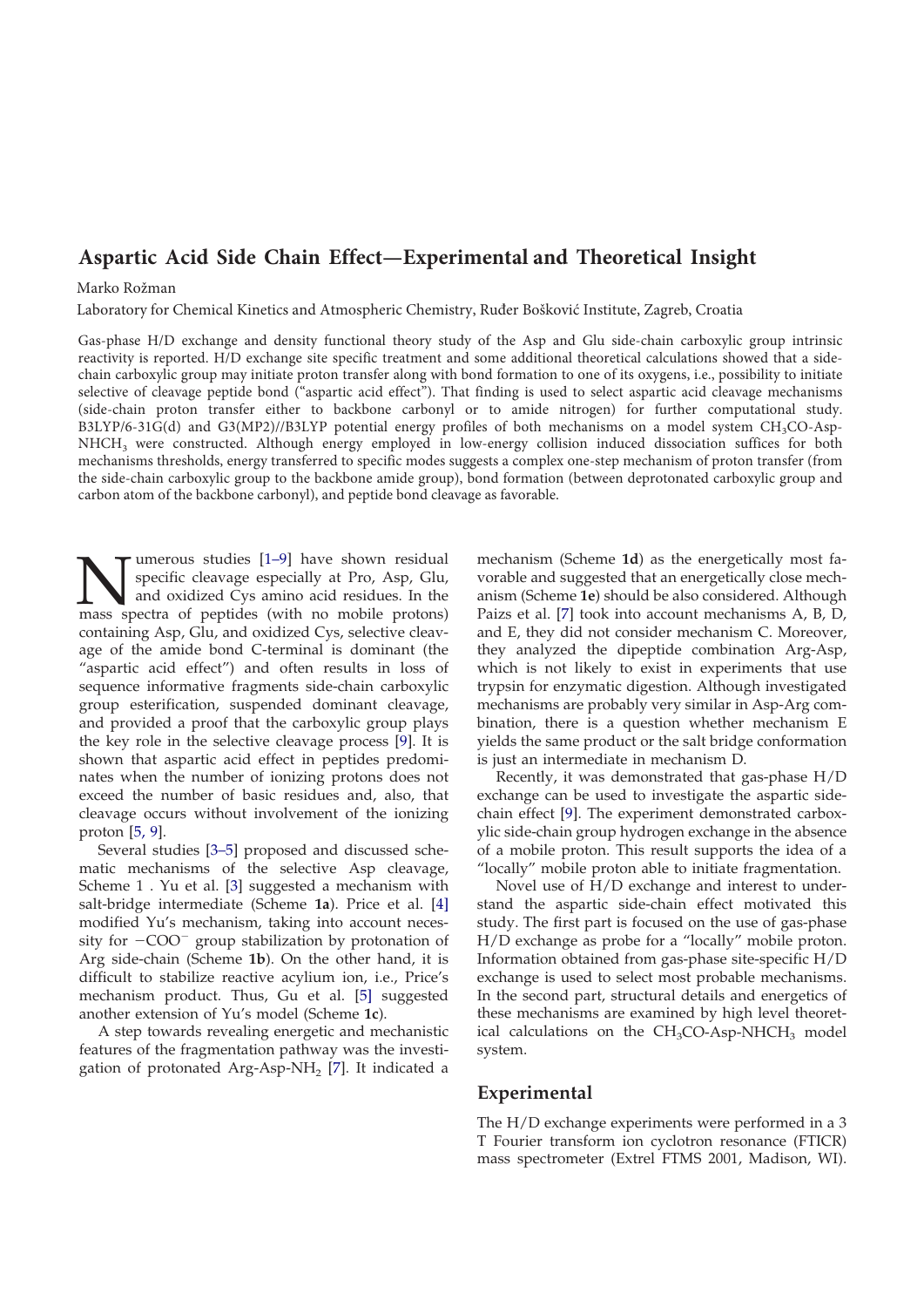

**Scheme 1**

The deuteration reagent was D<sub>2</sub>O (99.8%, Aldrich, Mil-Asp and Glu (Fluka, Buchs, Switzerland) MALDI samples were prepared with a standard dried-droplet procedure using 2,5-dihydroxybenzoic acid (DHB) as matrix. Protonated ions were generated in the ICR cell with two consecutive 337 nm laser pulses from a nitrogen laser (VSL 337 NSD, LSI Laser Science, Newton, MA). After formation, all ions were allowed to cool for 0.5 s and then the monoisotopic ions were isolated with a SWIFT waveform. These ions were then allowed to react with a background pressure of a deuterium donor. waukee, WI). The stabilized reagent gas pressure of  ${\sim}2$  $\cdot 10^{-5}$  Pa used in the exchange experiments was measured with a Bayard-Alpert type ionization gauge using parameterized response factors for calibration [10]. All experiments were performed at an ambient temperature of 300 K. The experimental data were treated as if they referred to five independently exchanging sites. Site-specific reaction rate constants were determined by applying "probability" treatment as suggested in reference [11]. The curve fitting was done in Mathematica 4.0 (Wolfram Research, Champaign, IL).

Calculations for various structures were performed using B3LYP functional with 6-31G(d) basis set. Stationary points [i.e., the minima and transition states on the potential energy surface (PES)] were tested by harmonic frequency analysis. Transition-state structures were additionally tested by intrinsic reaction coordinate (IRC) analysis. Displayed energies were not corrected for zero point energies.

Final energetics of H/D exchange complex were done at the B3LYP/6-311  $+$  G(d,p) level to get more accurate comparison with previously obtained mechanism barriers [12]. Consistently, in those calculations, the  $D_2O$  molecule was mimicked by  $H_2O$ .

Model system (CH<sub>3</sub>CO-Asp-NHCH<sub>3</sub>) aspartic acid cleavage mechanism potential energy diagrams were additionally calculated with the G3(MP2)//B3LYP (G3MP2B3) computational protocol [13] to estimate the accuracy of the calculated B3LYP barriers. The relative barrier errors were up to  $\sim$ 30 kJ mol<sup>-1</sup> (0.3 eV), and the B3LYP/6-31G(d) treatment was considered acceptable for this kind of problem (low-energy CID). All calculations were performed using the Gaussian 03 [14] program package.

### **Results and Discussion**

#### *H/D Exchange*

To properly test for locally mobile proton using H/D exchange, one has to consider influence of the deuterating agent on (1) the secondary structure of the analyte and (2) the side-chain carboxylic group H/D exchange mechanism. Concerning (1), it was recently shown [15] that in the interaction between protonated amino acid and water, H/D exchange is favored over conformational changes; (2) study of H/D exchange mechanism showed that isotopic exchange of carboxylic hydrogen mainly occurs by barrierless "flip-flop" reaction, i.e., at a high exchange rate [12, 16]. Moreover, reaction proceeds without influence of ionizing proton, and the deuterating agent is stabilized solely at one site. The same might be true for Asp and Glu side-chain carboxylic groups.

In the gas-phase  $H/D$  exchange of  $AspH^{+}$  and  $GluH<sup>+</sup>$  with D<sub>2</sub>O, all five weakly-bound hydrogens get exchanged. The determined reaction rate constants for site-specific H/D exchange are shown in Table 1.

The rate constants indicate presence of two fast exchanging and three equivalent slowly exchanging hydrogens. In accordance with calculated structures of Asp $H^+$  and GluH<sup> $+$ </sup> (Figure 1), the two fast exchanging sites correspond to carboxylic groups and the three equivalent ones to protonated  $\alpha$ -amino group. Sitespecific kinetic studies [12, 17, 18] of aliphatic amino acids enable comparison of the exchange rates. The rate constant values are consistent with previous studies [12, 17], but some difference to those obtained by He et al. [18] exists in their magnitude (arising mainly from the pressure measurement). Comparing our exchange rates with those from previous studies, one may conclude

**Table 1.** Site-specific H/D exchange rate constants  $(\times 10^{-11})$  $\text{cm}^3 \text{ s}^{-1}$  molecules<sup>-1</sup>) for reaction of the studied protonated amino acids with  $D_2O$ 

| Amino acid              | $AspH+$ | $GluH^+$ |
|-------------------------|---------|----------|
| k <sub>1</sub>          | 11.4    | 6.15     |
| $k_{2}$                 | 2.06    | 0.58     |
|                         | 0.6     | 0.3      |
|                         | 0.6     | 0.3      |
| $k_3$<br>$k_4$<br>$k_5$ | 0.6     | 0.3      |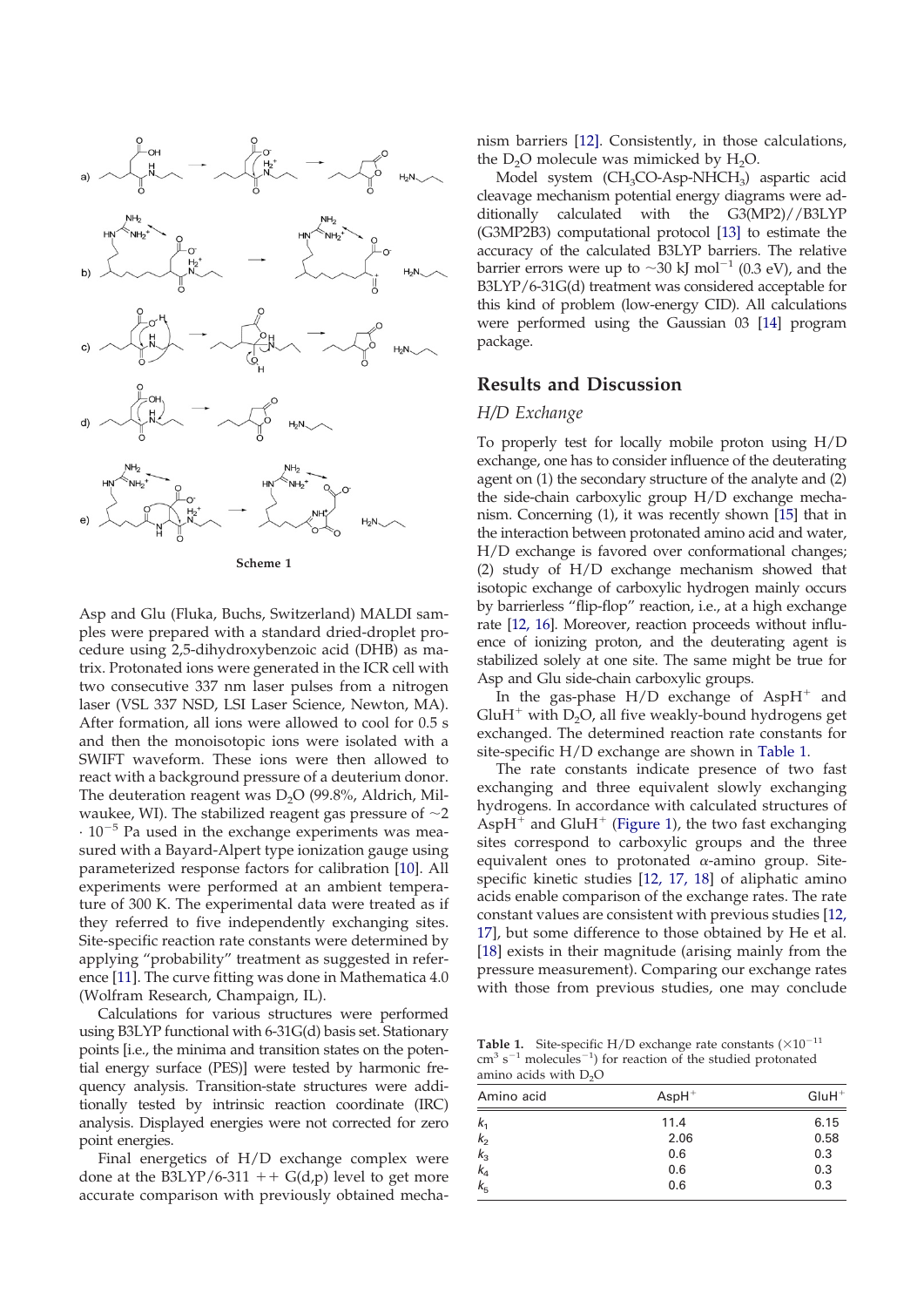

**Figure 1.** B3LYP/6-311  $++$  G(d,p) AspH<sup>+</sup>-D<sub>2</sub>O complexes.

that the fastest exchange occurs at the carboxylic group, and the three equivalent sites correspond to the protonated  $\alpha$ -amino group. The remaining fast exchanging site would then be the side-chain carboxylic group. However, definite assignment of carboxylic groups needs additional arguments, vide infra.

Thus, the formation of H/D exchange reaction complexes was analyzed to assign the fast exchanging sites to corresponding carboxylic groups. First, the AspH and  $GluH<sup>+</sup>$  most stable structures were considered. Sun et al. [19] found the most stable conformation of GluH at the B3LYP/6-31 +  $G(d,p)$  level. Same conformation was reoptimized at the B3LYP/6-31G(d) level together with similarly formed  $AspH^+$ . The structures are stabilized by two intramolecular hydrogen bonds, both involving protonated  $\alpha$ -amino group and carbonyl group oxygens. Previous investigations of H/D exchange on similar systems showed that, depending on direction of attack, during a few ps the deuterium donor stabilizes near the active/preferred site [11, 20]. In present systems, four such structures for each amino acid were identified starting from AspH<sup>+</sup> and  $GluH$ <sup>+</sup> most stable structures. Since  $AspH^+$  and  $GluH^+$  formed "identical" complexes, only  $AspH<sup>+</sup>-D<sub>2</sub>O$  complexes are depicted at Figure 1.

In Complex  $1 \text{ D}_2$ O appears close to carboxylic group while in Complex  $2 \mathrm{D}_2\mathrm{O}$  is close to  $\beta$ -carboxylic group (or to  $\gamma$ -carboxylic group in case of the GluH<sup>+</sup>). Complexes  $3$  and  $4$  are defined with  $D_2O$  stabilized between the protonated $\alpha$ -amino group and the $\beta$ -carboxylic group (or  $\gamma$ -carboxylic group in case of the GluH<sup>+</sup>). Complexes **1** and **2** contribute only to exchange of their corresponding carboxylic group hydrogen ("flip-flop" mechanism [12, 16] while Complexes **3** and **4** to the exchange of both the  $\alpha$ -amino hydrogens and corresponding carboxylic group hydrogen. Starting Com-

**Table 2.** The absolute energies (in  $E<sub>h</sub>$ ) and relative stabilities  $(in \text{ kJ mol}^{-1})$  of AspH<sup>+</sup>-D<sub>2</sub>O and GluH<sup>+</sup>-D<sub>2</sub>O complexes

|                                                                                                                                                                            | B3LYP/6-31G(d)                                                                                                                                       |                   | B3LYP/6-311 ++<br>G(d,p)                                                                                                                                                                      |                                                                                     |
|----------------------------------------------------------------------------------------------------------------------------------------------------------------------------|------------------------------------------------------------------------------------------------------------------------------------------------------|-------------------|-----------------------------------------------------------------------------------------------------------------------------------------------------------------------------------------------|-------------------------------------------------------------------------------------|
| Reaction<br>complex                                                                                                                                                        | Е                                                                                                                                                    | Δ                 | F                                                                                                                                                                                             | Л                                                                                   |
| $AspH^+ + D2O$<br>$AspH+-D2O(1)$<br>$AspH+-D2O(2)$<br>$AspH+-D2O(3)$<br>$AspH+-D2O(4)$<br>$GluH^+ + D2O$<br>$GluH^+ - D_2O(1)$<br>$GluH^+ - D_2O(2)$<br>$GluH^+ - D_2O(3)$ | $-588.927703$<br>$-588.956877$<br>$-588.955026$<br>$-588.955808$<br>$-588.954339$<br>$-628.224546$<br>$-628.25276$<br>$-628.250106$<br>$-628.249624$ | 0<br>0<br>$-74.1$ | $-589.30806$<br>$-76.6 - 589.33477$<br>$-71.7 - 589.333062$<br>$-73.8 - 589.334288$<br>$-69.9 - 589.333246$<br>$-628.644955$<br>$-682.670622$<br>$-67.1 - 682.668272$<br>$-65.8 - 682.668509$ | 0<br>$-70.1$<br>$-65.6$<br>$-68.8$<br>$-66.1$<br>0<br>$-67.4$<br>$-62.1$<br>$-61.9$ |
| $GluH^+ - D_2O(4)$                                                                                                                                                         | $-628.24174$                                                                                                                                         |                   | $-45.1 - 682.660325$                                                                                                                                                                          | $-40.4$                                                                             |

plexes **1** to **4** were optimized at the B3LYP/6-31G(d) level, while final energies and relative stabilities were obtained at the B3LYP/6-311  $++$  G(d,p), Table 2.

The H/D exchange rate depends mainly on the potential energy profile of the reaction [12]. Here, the greater stability of starting complexes correlates well with the observed higher exchange rate. Comparison of relative energies and exchange rates at the two carboxylic groups suggests a slower exchange for the side-chain carboxylic group hydrogen. According to the barrier of 104.6 kJ  $mol^{-1}$  (relative to initial starting complex) for H/D exchange in similar position  $[12]$ , the GluH<sup>+</sup> Complex 4 stabilization of only 40.4 kJ mol $^{-1}$  suggests lack of exchange, in agreement with observed experimental rate decrease ( $\alpha$ -amino and  $\gamma$ -carboxylic group). Deuterium incorporation to GluH<sup>+</sup>  $\alpha$ -amino group proceeds through Complex  $3$  while  $\gamma$ -carboxyl deuteration is a result of "flip-flop" mechanism in Complex **2**. Overall, H/D exchange of the Asp $H^+$  and Glu $H^+$  side-chain carboxylic hydrogen is mainly result of "flip-flop" mechanism, Scheme **2**. That supports the possibility of a side-chain carboxylic group proton transfer, which initiates a simultaneous bond formation with one of its oxygens, i.e., existence of a locally mobile proton that may initiate fragmentation through mechanisms C or D.

### *Aspartic Acid Effect Mechanism*

Recent studies [1, 7, 9] showed that selective Asp cleavage mechanism is still uncertain and its energetics unknown. Thus, Herrmann et al. [9] discuss that it is not clear whether the mechanism involves proton transfer to the carbonyl oxygen (Scheme **1c**) or to the amide nitrogen (Scheme **1d**). To increase our understanding of the aspartic acid effect, mechanisms C and D were examined on a model system CH<sub>3</sub>CO-Asp-NHCH<sub>3</sub>. Mechanism E

$$
H_3N^{\perp}CH_2-C\overset{O}{\underset{O-H}{\circ}}V\overset{P}{\underset{D}{\circ}}\longrightarrow H_3N^{\perp}CH_2-C\overset{O-D}{\underset{O-H}{\circ}}H_3N^{\perp}CH_2
$$

**Scheme 2**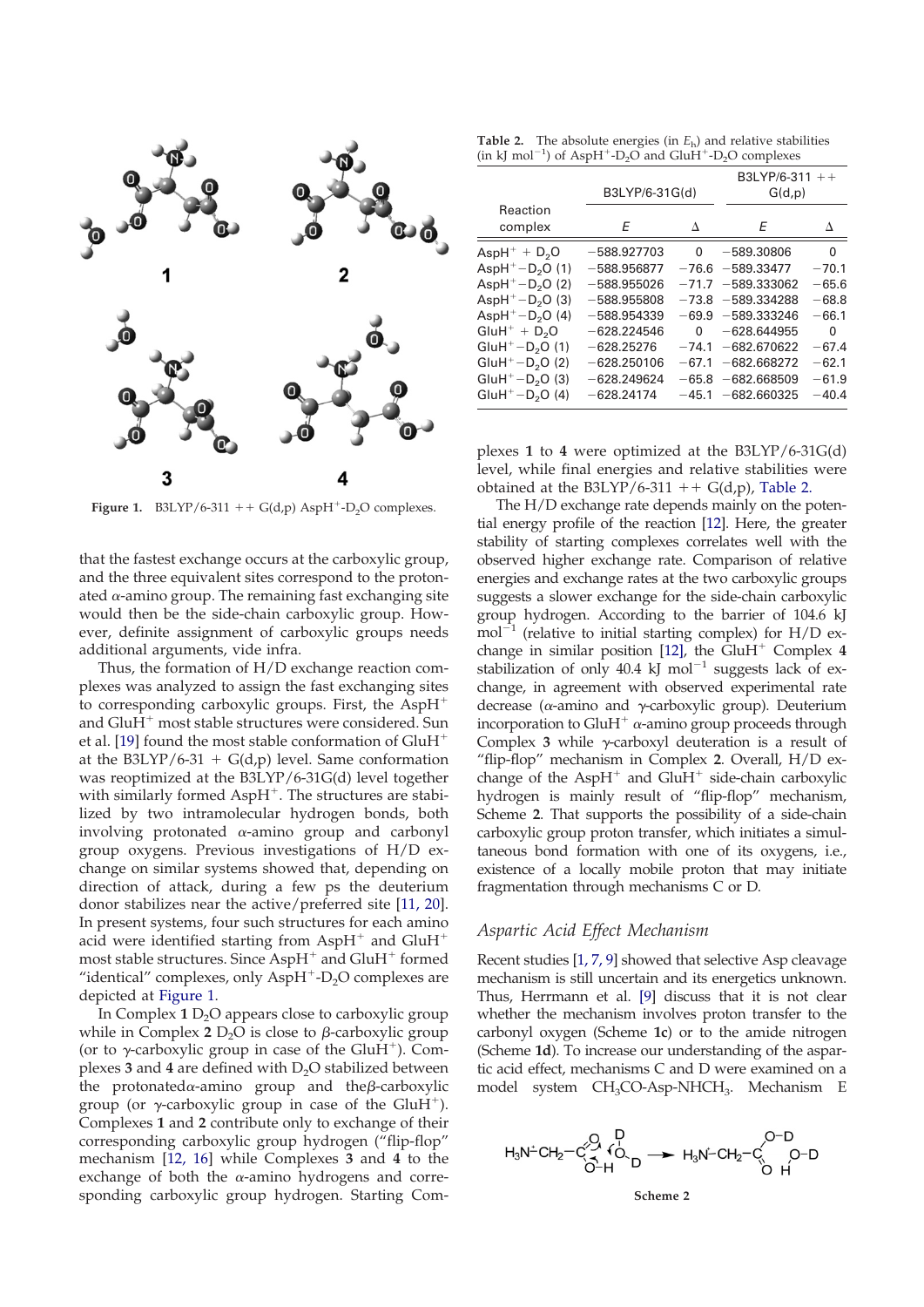

**Figure 2.** Conformers C-NN0 and C-NN1. Corresponding B3LYP/6-31G(d) energies and G3MP2B3 enthalpies are shown in Appendix Tables 1 and 2.

(Scheme **1e**) was not considered because it requires assistance of an additional functional group (e.g., guanidino) to be able to form strong H-bond(s). In that case we believe that intrinsic Asp side-chain effect is (in a way) hindered. Furthermore, it is shown that selective cleavage occurs despite lack of assisting group [5, 6, 9].

Previous structural calculations [9] on the same model system have shown conformer C-NN0 as a lowest energy structure, while our calculations show conformers C-NN0 and C-NN1 to be degenerate in energy, Figure 2. Structure C-NN1 represents starting conformation in mechanism C. To properly simulate a cleavage effect, one has to consider both syn (NHNH or NN) and anti (NHCO or NC) orientations of amidic hydrogens. Two possible orientations per two mechanisms yield four structures: C-NN1 (NN orientation in mechanism C), C-NC1 (NC orientation in mechanism C), D-NC1 (NC orientation in mechanism D), and D-NN1 (NN orientation in mechanism D). Although structure C-NN1 represents NC orientation, it is converted to NN orientation structure through transitionstate C-NN12. Here, is important to stress that comparison of relative stabilities of starting intermediates is not significant because that stability is not necessarily reflected in a real system. It is reasonable to expect presence of syn and anti orientation in peptide ions undergoing MSMS. Also, low-energy CID is an energy rich process compared with the small energy difference  $(\sim 15$  kJ mol<sup>-1</sup>) between conformers (except for D-NN1), thus making conceivable that structures easily convert one to another.

The potential energy profiles, together with optimized structures for the mechanisms C (C-NN and C-NC) and D (D-NN and D-NC), are shown in Figures 3 and 4. Absolute energies  $(E)$  and relative stabilities  $(\Delta)$  of computed structures are given in Appendix Tables 1 and 2. Potential energy diagrams are obtained at the B3LYP/6-31G(d) level of theory and with the G3MP2B3 computational protocol. One may note that the B3LYP/6-31G(d) energies and especially dissociation thresholds are in good agreement with the G3MP2B3 enthalpy values. Final point (product) on potential energy profiles in all presented mechanisms represents dissociated fragments.

Mechanism C is a two-step reaction, which begins with concerted proton transfer/bond formation in the transition-state C-NC12 (or C-NN12), respectively. Here, a proton is transferred from side-chain Asp carboxylic group to the backbone carbonyl group and, simultaneously, a bond between deprotonated carboxylic group and carbon atom of the backbone carbonyl is formed. Peptide bond cleavage occurs in the second reaction step, which represents proton transfer to the amide group. The corresponding transition-state C-NC23 (or C-NN34), respectively, is associated with the energetically highest barrier. Additional points C-NN23 and C-NN3 (structures not shown in Figure 3) on mechanism C-NN potential energy profile represent rotation of amide methyl group needed to remove constrain for proton transfer.

On the other hand, mechanism D is a one step reaction that occurs through transition-state D-NC12 (or D-NN12). It involves proton transfer (from side-chain Asp carboxylic group to the backbone amide group),



**Figure 3.** Schematic representation of the mechanisms C-NC and C-NN potential energy profiles. The relative energies and optimized structures were calculated at the B3LYP/6-31G(d) level of theory while relative enthalpies obtained with G3MP2B3 computational protocol are depicted in grey color.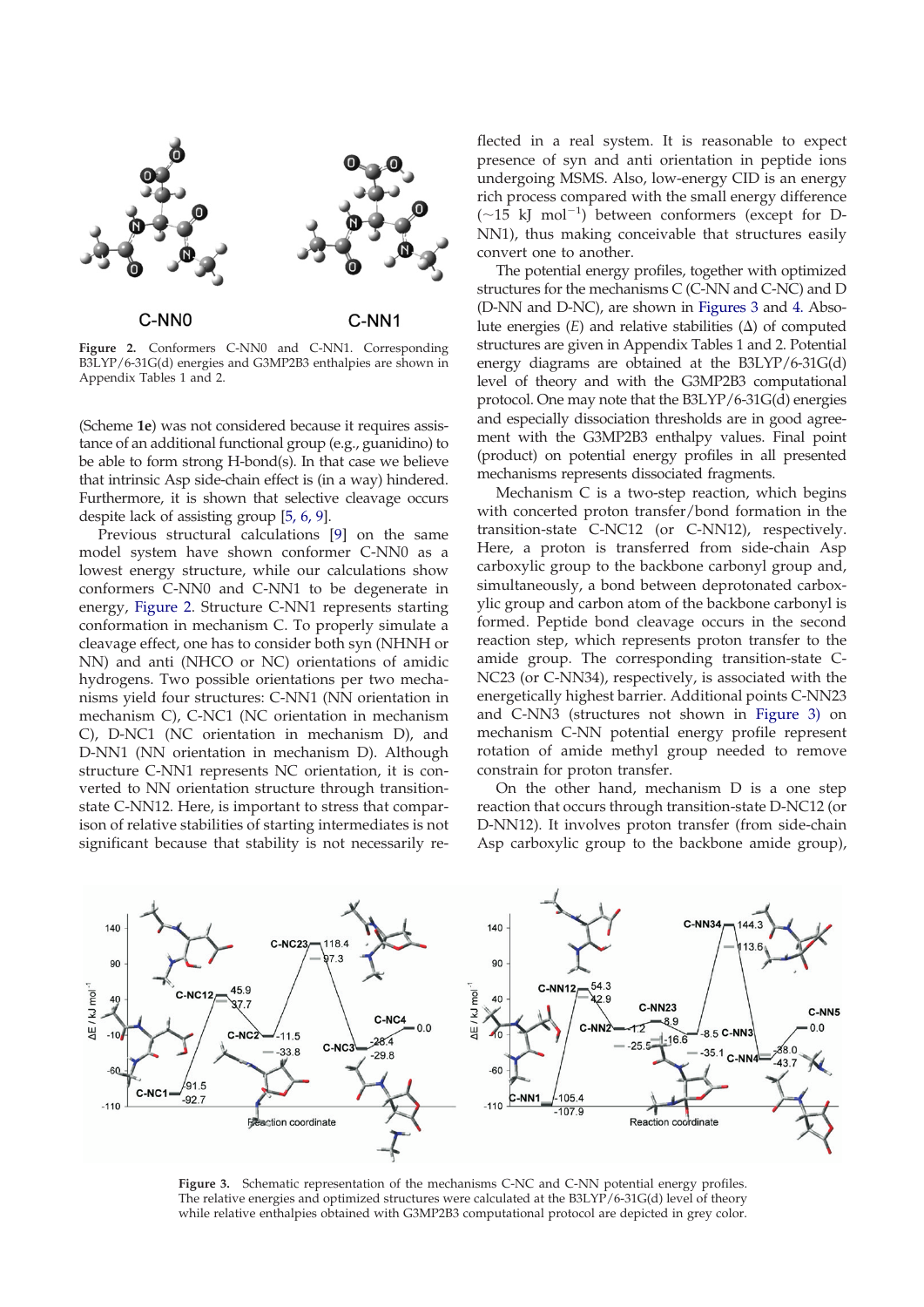

**Figure 4.** Schematic representation of the mechanisms D-NC and D-NN potential energy profiles. The relative energies and optimized structures were calculated at the B3LYP/6-31G(d) level of theory while relative enthalpies obtained with G3MP2B3 computational protocol are depicted in grey color.

bond formation (between deprotonated carboxylic group and carbon atom of the backbone carbonyl), and peptide bond cleavage. An additional intermediate (D-NN2) and corresponding transition-state (D-NN23) exist in the potential energy profile of the D-NN mechanism. However, corresponding minima in the D-NC mechanism were not located because either following of the reaction path in a flat part (where is not so reliable) failed or a reaction path branching occurred. The question arises whether reaction products are formed directly (from transition-state(s) D-NC12 or D-NN12, respectively), or through depicted intermediate(s) (DNC2 or D-NN3) which then dissociate to final products. Although this work does not provide such answers, it indicates that in both cases neither high-energy intermediates nor transition states exist, i.e., the reaction threshold is not changed.

threshold is not changed.<br> **Summarizing the results, these mechanisms seems to**<br>
be endothermic. Mechanism C threshold is almost twice Summarizing the results, these mechanisms seems to the threshold for mechanism D. Roughly speaking, during CID process intermediate C-NC2 (or C-NN2) can be equally formed as intermediate D-NC2 (or D-NN2) but the high dissociation threshold for the second step in mechanism C favors mechanism D. However, if sufficient energy is transferred, both mechanisms may be operative. Energies employed in low-energy CID were in the range of 2 to 3.5 eV (190 to 330 kJ mol<sup>-1</sup>) [6], see Methods [21]. These energies are sufficient to cross reaction barriers for both mechanisms. However, during CID translational energy is transferred into internal, vibrational, and rotational states of peptide ion, which then undergoes dissociation. Energy-transfer efficiency depends on several factors: initial translational energy, size of peptide, mass of collisional gas atom. For  $(Gly)<sub>4</sub>$  (impact parameter of 0 Å) it is found that 60 to 70% of CID energy is transferred to a folded structure, while 55 to 65% is transferred to an extended structure [22]. It can be fairly said that at most 160 to 200 kJ mol<sup> $-1$ </sup> is transferred into internal vibrational states of analyzed peptide. That amount of energy exceeds dissociation limits in both mechanisms. However, the

same study shoved that more than 80% of transferred energy corresponds to peptide torsional modes, while the energy transferred to heavy atom-hydrogen stretch is negligible  $\left\langle \langle 1\% \rangle \right\rangle$ . The imaginary frequencies of mechanism D transition states (D-NC12 265.7i  $cm^{-1}$  and D-NN12 102.4i  $\text{cm}^{-1}$ ) both correspond to torsional movement. On the other hand, mechanism C transition-state imaginary frequencies (C-NC23 1644.8i  $cm^{-1}$  and C-NN34 1663.7i  $\text{cm}^{-1}$ ) correspond solely to H stretch between hydroxylic oxygen and amide nitrogen. With all this in mind, it seems that aspartic acid selective cleavage proceeds through mechanism D.

## **Conclusions**

Experimental and theoretical results showed that H/D exchange of the Asp $H^+$  and Glu $H^+$  side-chain carboxylic hydrogen is mainly result of "flip-flop" mechanism. That conclusion supports the possibility of a side-chain carboxylic group proton transfer, which initiates a simultaneous bond formation to one of its oxygens. This is consistent with the idea that the backbone carboxylic proton is "locally mobile" and may potentially initiate selective cleavage of the amide bond ("aspartic acid effect"). The corresponding mechanistic study suggests the process to proceed by a complex one-step mechanism including proton transfer (from side-chain carboxylic group to backbone amide group), bond formation (between deprotonated carboxylic group and carbon atom of the backbone carbonyl), and peptide bond cleavage.

### **Acknowledgments**

The author acknowledges helpful discussions with Nađa Došlić, Leo Klasinc, David M. Smith, and Dunja Srzić. This work was suspported by the Ministry of Science, Education, and Sports of the Republic of Croatia and the Croatian Academy of Sciences and Arts Foundation.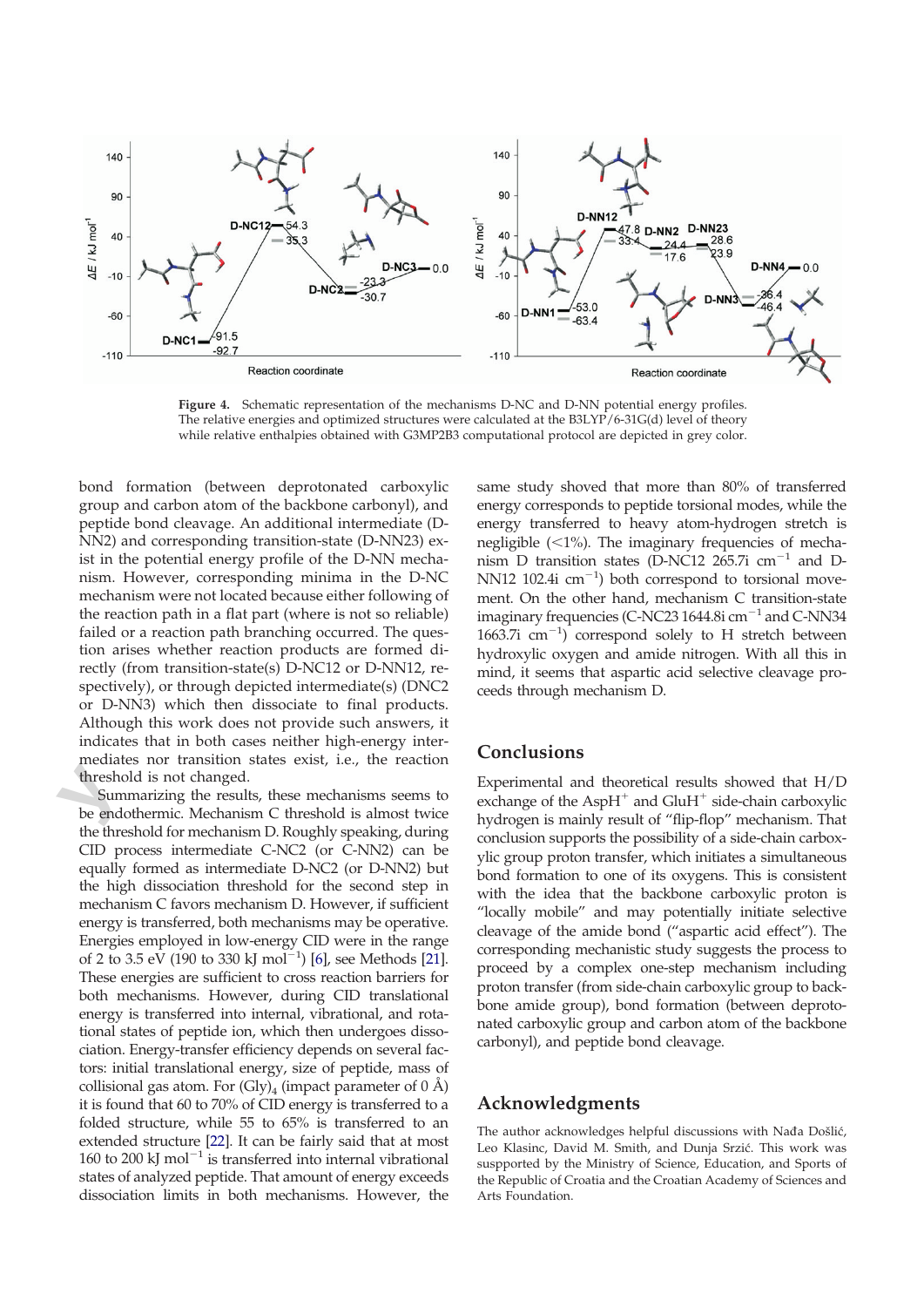# **Appendix**

Table 1. The B3LYP/6-31G(d) energies (in  $E_h$ ) and relative stabilities (in kJ mol<sup>-1</sup>) of model system CH<sub>3</sub>CO-Asp- $NHCH<sub>3</sub>$  mechanisms C and D structures

| Structure         | E             | Δ        | Structure          | E             | Δ       |
|-------------------|---------------|----------|--------------------|---------------|---------|
| C-NN <sub>0</sub> | $-684.426059$ | $-106.3$ | C-NC1              | $-684.420885$ | $-92.7$ |
| C-NN1             | $-684.426660$ | $-107.9$ | $C-NC12$           | $-684.368082$ | 45.9    |
| $C-NN12$          | $-684.364905$ | 54.3     | C-NC <sub>2</sub>  | $-684.389942$ | $-11.5$ |
| C-NN <sub>2</sub> | $-684.386022$ | $-1.2$   | $C-NC23$           | $-684.340463$ | 118.4   |
| $C-NN23$          | $-684.382179$ | 8.9      | C-NC <sub>3</sub>  | $-684.396402$ | $-28.4$ |
| $C-NN3$           | $-684.388792$ | $-8.5$   | C-NC4              | $-684.385568$ | 0.0     |
| $C-NN34$          | $-684.330625$ | 144.3    |                    |               |         |
| C-NN4             | $-684.402209$ | $-43.7$  |                    |               |         |
| C-NN <sub>5</sub> | $-684.385568$ | 0.0      |                    |               |         |
| D-NN1             | $-684.405764$ | $-53.0$  | D-NC1              | $-684.420885$ | $-92.7$ |
| $D-NN12$          | $-684.367369$ | 47.8     | D-NC <sub>12</sub> | $-684.364880$ | 54.3    |
| $D-NN2$           | $-684.376268$ | 24.4     | D-NC <sub>2</sub>  | $-684.397259$ | $-30.7$ |
| <b>D-NN23</b>     | $-684.374674$ | 28.6     | D-NC3              | $-684.385568$ | 0.0     |
| D-NN3             | $-684.403225$ | $-46.4$  |                    |               |         |
| D-NN4             | $-684.385568$ | 0.0      |                    |               |         |

Table 2. The G3MP2B3 enthalpies (in  $E_h$ ) and relative stabilities (in kJ mol<sup>-1</sup>) of model system CH<sub>3</sub>CO-Asp-NHCH<sub>3</sub> mechanisms C and D structures

| Structure          | H(298K)       | Δ        | Structure          | H(298K)       | Δ       |
|--------------------|---------------|----------|--------------------|---------------|---------|
| C-NN <sub>0</sub>  | $-683.487141$ | $-106.4$ | C-NC1              | $-683.481497$ | $-91.5$ |
| C-NN1              | $-683.486769$ | $-105.4$ | $C-NC12$           | $-683.432258$ | 37.7    |
| $C-NN12$           | $-683.430294$ | 42.9     | C-NC <sub>2</sub>  | $-683.459504$ | $-33.8$ |
| C-NN <sub>2</sub>  | $-683.456350$ | $-25.5$  | C-NC <sub>23</sub> | $-683,409552$ | 97.3    |
| $C-NN23$           | $-683.452968$ | $-16.6$  | C-NC3              | $-683.457987$ | $-29.8$ |
| $C-NN3$            | $-683.460016$ | $-35.1$  | C-NC4              | $-683.446630$ | 0.0     |
| $C-NN34$           | $-683.403352$ | 113.6    |                    |               |         |
| C-NN4              | $-683,461092$ | $-38.0$  |                    |               |         |
| C-NN <sub>5</sub>  | $-683.446630$ | 0.0      |                    |               |         |
| D-NN1              | $-683.470796$ | $-63.4$  | D-NC1              | $-683.481497$ | $-91.5$ |
| $D-NN12$           | $-683.433914$ | 33.4     | D-NC <sub>12</sub> | $-683,433168$ | 35.3    |
| D-NN <sub>2</sub>  | $-683.439920$ | 17.6     | D-NC <sub>2</sub>  | $-683.455522$ | $-23.3$ |
| D-NN <sub>23</sub> | $-683.437527$ | 23.9     | D-NC3              | $-683.446630$ | 0.0     |
| $D-NN3$            | $-683.460507$ | $-36.4$  |                    |               |         |
| D-NN4              | $-683.446630$ | 0.0      |                    |               |         |

## **References**

- 1. Paizs, B.; Suhai, S. Fragmentation Pathways of Protonated Peptides. *Mass Spectrom. Rev.* **2005,** *24,* 508 –548.
- 2. Burlet, O.; Yang, C. Y.; Gaskell, S. J. Influence of Cysteine to Cysteic Acid Oxidation on the Collision-Activated Decomposition of Protonated Peptides—Evidence for Intraionic Interactions. *J. Am. Soc. Mass Spectrom.* **1992,** *3,* 337–344.
- 3. Yu, W.; Vath, J. E.; Huberty M. C.; Martin, S. A. Identification of the Facile Gas-Phase Cleavage of the Asp-Pro and Asp-Xxx Peptide-Bonds in Matrix-Assisted Laser-Desorption Time-of-Flight Mass-Spectrometry. *Anal. Chem.* **1993,** *65,* 3015–3023.
- 4. Price, W. D.; Schnier P. D.; Jockush R. A.; Williams, E. R. Unimolecular Reaction Kinetics in the High-Pressure Limit Without Collisions. *J. Am. Chem. Soc.* **1996,** *118,* 10640 –10644.
- 5. Gu, C. G.; Tsaprailis, G.; Breci, L.; Wysocki, V. H. Selective Gas-Phase Cleavage at the Peptide Bond Terminal to Aspartic Acid in Fixed-Charge Derivatives of Asp-Containing Peptides. *Anal. Chem.* **2000,** *72,* 5804 –5813.
- 6. Tsaprailis, G.; Somogyi, A.; Nikolaev E. N.; Wysocki, V. H. Refining the Model for Selective Cleavage at Acidic Residues in Arginine-Containing Protonated Peptides. *Int. J. Mass Spectrom.* **2000,** *195/196,* 467– 479.
- 7. Paizs, B.; Suhai, S.; Hargittai, B.; Hruby, V. J.; Somogyi, A. Ab Initio and MS/MS Studies on Protonated Peptides Containing Basic and Acidic Amino Acid Residues: I. Solvated Proton versus Salt-Bridged Structures and the Cleavage of the Terminal Amide Bond of Protonated RD-NH<sub>2</sub>. *Int. J. Mass Spectrom.* **2002,** *219,* 203–232.
- 8. Grewal, R. N.; El Aribi, H.; Harrison A. G.; Siu K. W. M.; Hopkinson, A. C. Fragmentation of Protonated Tripeptides the Proline Effect
- Revisited. *J. Phys. Chem. B* **2004,** 108, 4899–4908.<br>9. Herrmann, K. A.; Wysocki, V. H.; Vorpagel, E. R. Computational<br>Investigation and Hydrogen/Deuterium Exchange of the Fixed Charge Derivative Tris(2,4,6-Trimethoxyphenyl) Phosphonium: Implications for the Aspartic Acid Cleavage Mechanism. *J. Am. Soc. Mass Spectrom.* **2005,** *16,* 1067–1080.
- 10. Bartmess, J. E.; Georgiadis, R. M. Empirical Method for the Determination of Ion Gauge Sensitivities to Different Gases. *Vacuum* **1983**, *33,* 149–153.
- 11. Wyttenbach, T.; Bowers, M. T. Gas Phase Conformations of Biological<br>Molecules: The Hydrogen/Deuterium Exchange Mechanism. J. Am. Soc.<br>Mass Spectrom. **1999**, 10, 9–14.<br>12. Rožman, M. The Gas-Phase H/D Exchange Mechanism
- 
- 13. Baboul, A. G.; Curtiss, L. A.; Redfern, P. C.; Raghavachari, K. Gaussian-3 Theory Using Density Functional Geometries and Zero-<br>Point Energies. J. Chem. Phys. **1999**, 110, 7650–7657.<br>14. Frisch, M. J.; Trucks, G. W.; S
- Cheeseman, J. R.; Montgomery, J. A., Jr.; Vreven, T.; Kudin, K. N.;<br>Burant, J. C.; Millam, J. M.; Iyengar, S. S.; Tomasi, J.; Barone, V.;<br>Mennucci, B.; Cossi, M.; Scalmani, G.; Rega, N.; Petersson, G. A.;<br>Nakatsuji, H.; Ha Li, X.; Knox, J. E.; Hratchian, H. P.; Cross, J. B.; Adamo, C.; Jaramillo, J.,<br>Gomperts, R.; Stratmann, R. E.; Yazyev, O.; Austin, A. J.; Cammi, R.<br>Pomelli, C.; Ochterski, J. W.; Ayala, P. Y.; Morokuma, K.; Voth, G. A., Salvador, P.; Dannenberg, J. J.; Zakrzewski, V. G.; Dapprich, S.; Daniels,